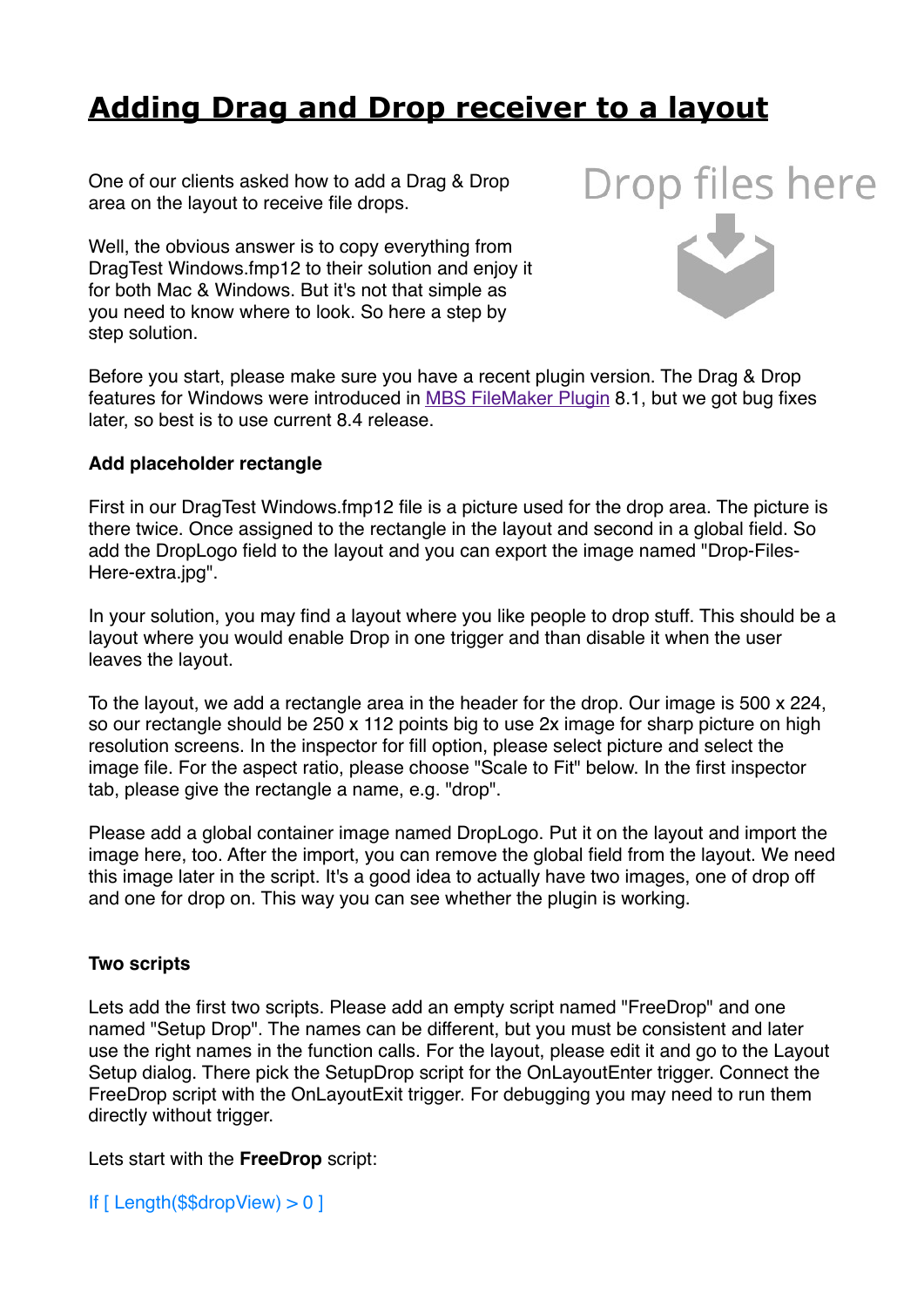# Set Variable [ \$result ; Value: MBS( ["DragDrop.Release"](http://www.mbsplugins.eu/DragDropRelease.shtml); \$\$dropview) ] Set Variable [ \$\$dropview ; Value: "" ]

#### End If

As you see we plan to keep the reference number for the drop area in the global variable \$ \$dropView. If it is a number bigger than zero, we call [DragDrop.Release](http://www.mbsplugins.eu/DragDropRelease.shtml) function and free it. Than we clear the variable. With the If you can run the script several times without problems, e.g. call it before doing an action, which needs the drop area removed.

Now we add lines for the **SetupDrop** script. Don't type it, but please copy & paste from our example database. The script looks like this:

Set Variable [ \$\$dropview ; Value: MBS(["DragDrop.CreateWithControl](http://www.mbsplugins.eu/DragDropCreateWithControl.shtml)"; Get(WindowName); "drop") ] Set Variable [ \$result ; Value: MBS( "DragDrop. RegisterDropTypes"; \$\$dropview; "file") ] Set Variable [ \$result ; Value: MBS( ["DragDrop.SetDragActionHandler](http://www.mbsplugins.eu/DragDropSetDragActionHandler.shtml)"; \$\$dropview; Get ( FileName ); "DragAction") ] Set Variable [ \$result : Value: MBS( ["DragDrop.SetCursor"](http://www.mbsplugins.eu/DragDropSetCursor.shtml); \$\$dropview; 1) ] Set Variable [ \$result ; Value: MBS( "DragDrop. SetImage"; \$\$dropview; DragTest::DropLogo) ]

We start by creating a new drop area control. We pass in the name of the window. The plugin than looks in the window list to find it, so the name should be unique. With "drop" we specify for which layout object to look for. The plugin will query coordinates from FileMaker and try to place the control as good as possible over the existing layout object.

Next line we declare what we want to receive. This is usually file and only applies to Mac where we can choose between receiving text, pictures or file and get the right cursor. With [DragDrop.SetDragActionHandler](http://www.mbsplugins.eu/DragDropSetDragActionHandler.shtml) we define which script to call when something arrives. We pass current file name and the script name DragAction. We set the cursor to copy (value 1) and than set the image of the container field.

You can test this already. If you run the SetupDrop script, the image fo the drop area should change a bit to show the image from the global field. If you run FreeDrop script, it should revert back.

# **Fields**

Our example needs the following fields. First a container field for the actual file data we receive. Than a text field for the file path or name to show to the user. And for our example we also have a description field to show how we got the file, but you don't need that.

So please add the container and text field to your database table or reuse existing fields there and change the following script.

# **DragAction Script**

Here we have now the big script to handle the drops. The script has 4 sections. First a bit of setup to get the drop view ID from the script parameter and prepare the names list as variable with just an empty entry.:

Set Variable [ \$dropview ; Value: Get(ScriptParameter) ]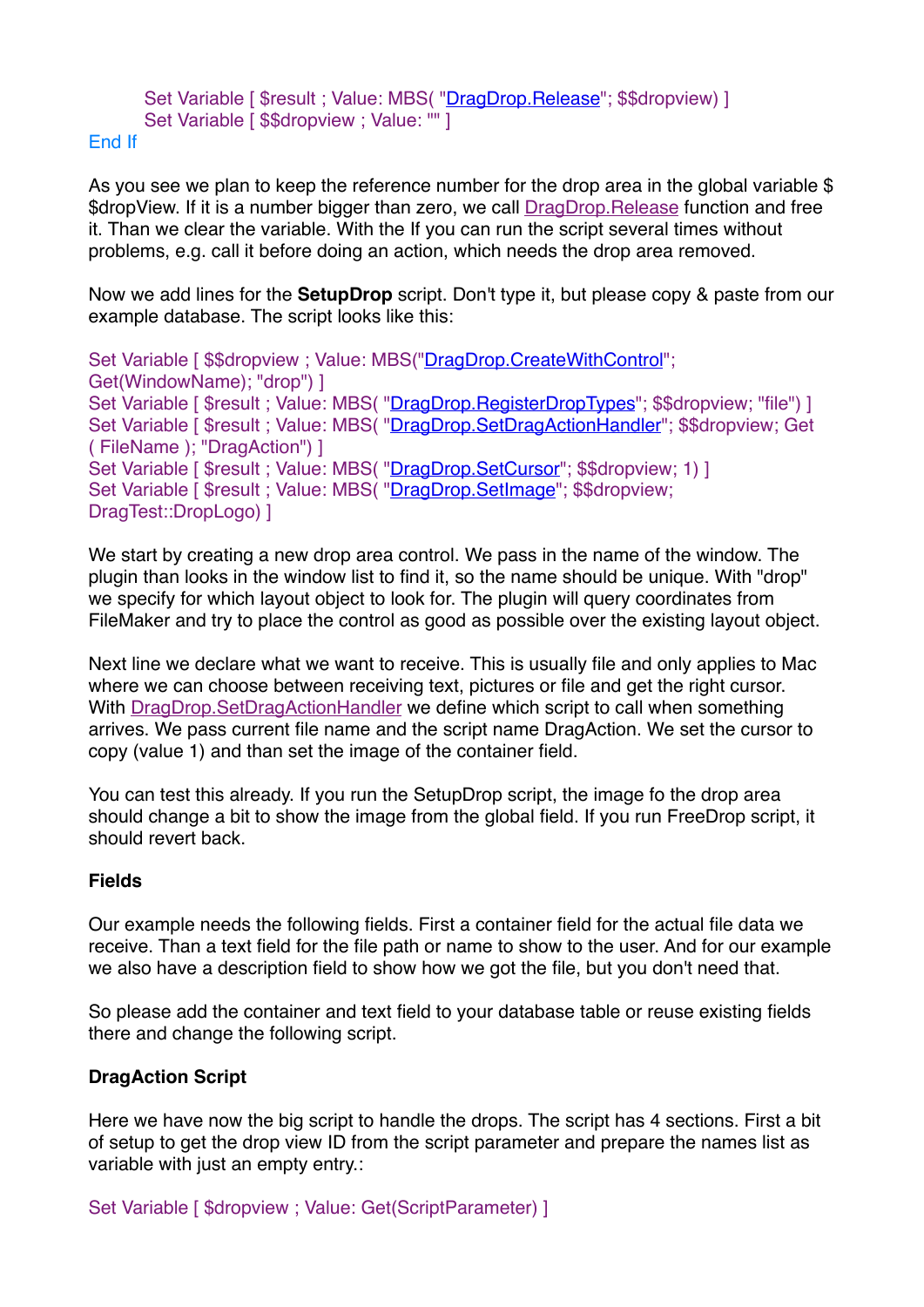# Set Variable [ \$names ; Value: ¶ ]

Second part accepts file paths dropped on our rectangle and imports the files. If we get a file path and the file is not yet here, we wait a second to the other application write it. Anyway we read file path and put file name in the names list. This way we can avoid duplicates if a file is provides two ways on Windows. Next we create a record and add the file as container value to the container field. The loop runs til all files are processed:

```
# Check for paths in Drag & Drop
"DragDrop.GetPathCount"; $dropview) ]
If \lceil $count > 0 \rceilSet Variable [ $index ; Value: 0 ]
     Loop
           Pause/Resume Script [ Duration (seconds): ,1 ]
           "DragDrop.GetPath"; $dropview; $index) ]
           If [ Length ( $path ) > 0 ]
                 If Files.FileExists"; $path) = 0]
                       # File not yet written? Wait a bit
                       Pause/Resume Script [ Duration (seconds): 1 ]
                 End If
                 "Path.LastPathComponent";
$path) ]
                 Set Variable [ $names ; Value: $names & $name & ¶ ]
                 New Record/Request
                 "Files.ReadFile"; $path; "auto") ]
                 Set Field [ DragTest::Text : $path ]
                 Set Field [ DragTest::Description ; "Got via path list" ]
                 Commit Records/Requests [ With dialog: Off ]
           End If
           # next
           Set Variable [ $index ; Value: $index+1 ]
           Exit Loop If \lceil $index = $count \rceilEnd Loop
```

```
End If
```
The third part of the script checks for file descriptors. The MBS plugin can receive promised file drops. For Mac, we convert them to real files for you and provide them with the path list above. For Windows we get file descriptor which describes the file. If you ask the plugin for size, path or data, the plugin will request the file and the data is transferred in memory without disk usage. The file descriptor may describe a file on disk or in memory, so we handle both in the script: Either we get a file path and read the file or we get it a container and put it in the field right away:

```
# Check for a file descriptor coming with Drag & Drop
"DragDrop.GetFileDescriptorCount"; $dropview; "") ]
If \lceil $count > 0 \rceilSet Variable [ $index ; Value: 0 ]
     Loop
           Pause/Resume Script [ Duration (seconds): ,1 ]
           DragDrop.GetFileDescriptor"; $dropview;
$index; "name") ]
```